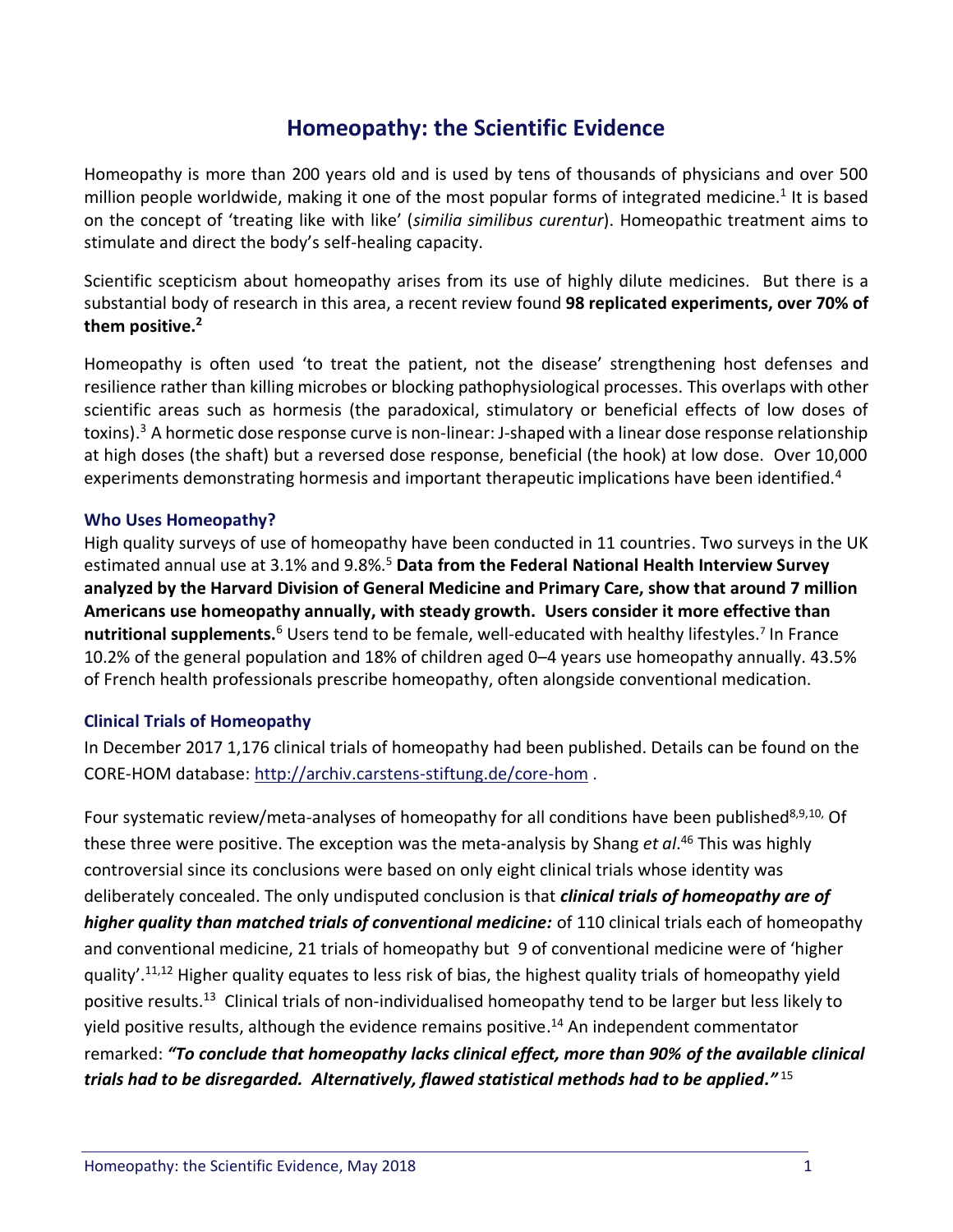In total 43 systematic reviews of homeopathy have been published. 21 were clearly or tentatively positive, 9 inconclusive.<sup>16</sup> These proportions are similar to those for conventional treatments. *Conditions with positive results include: allergies and upper respiratory tract infections*, *17,18 Childhood diarrhea, 19 Post-operative ileus,<sup>20</sup> Rheumatic diseases, <sup>21</sup> (2 reviews), 22,23 Arnica, <sup>24</sup> hay fever, 25,26 and vertigo.<sup>27</sup>*

#### **Public Health Implications of Homeopathy**

Comparative effectiveness research examines the effectiveness of treatments in real-world situations. The largest such study of homeopathy to date is the EPI3 study, a nationwide study in France coordinated by the University of Bordeaux. It included 6,379 patients treated by conventional, homeopathic, and mixed practice family physicians. *Patients treated with homeopathy for musculoskeletal complaints had similar clinical progression but took about half the amount of hazardous non-steroidal antiinflammatory drugs (NSAIDs) compared to conventionally-treated patients, with fewer adverse events.<sup>28</sup> Patients treated with homeopathy for upper respiratory tract infections used less than half the antibiotics compared to those treated with conventional medications, with similar outcomes.<sup>29</sup> Similar results were found for anxiety, depression and sleep disorders: patients treated with homeopathy took less than half the number of sleeping tablets, tranquillizers and antidepressants with slightly better results. 30*

A multinational comparative effectiveness study led by the American physician Dr David Riley studied 30 doctors, at six clinical sites in four countries, treating patients with acute respiratory problems. *Response at 14 days was 82.6% for homeopathy compared to 68% for conventional treatment. The rate of adverse events for conventional treatment was 22.3%, versus 7.8% for homeopathy.* A replication of this study included 1,577 patients, improvement was significantly faster with homeopathy.<sup>31,32</sup>

A group at the Charité University Medical Centre in Berlin (the largest academic medical center in Germany) compared outcomes between homeopathic and conventional family physicians in 493 patients followed up for a year. *The conclusion was that patients who sought homeopathic treatment had better outcomes at similar cost.*33,34

## **Cost-effectiveness**

Economic analysis of the French EPI3 data showed that *overall health expenditure was 20% less for patients consulting homeopathic, compared to conventional family physicians.* The lower cost of prescriptions for homeopathic family physicians was partially offset by higher consultation costs. Homeopathic physicians prescribed far fewer potentially hazardous drugs including psychotropics, antibiotics and non-steroidal anti-inflammatory drugs.<sup>35</sup>

*In all comparative effectiveness studies of homeopathy, its integration into health care resulted in better outcomes for patients with improved safety. Those that included cost-effectiveness analysis showed no additional cost or reduced costs.* 

## **Safety of Homeopathy**

Physician and consumer confidence in the safety of homeopathy is justified. *There is no evidence that homeopathic medicines cause serious or long-lasting harm.* A systematic review which included a comprehensive search of the English-language literature and enquiries with regulatory authorities,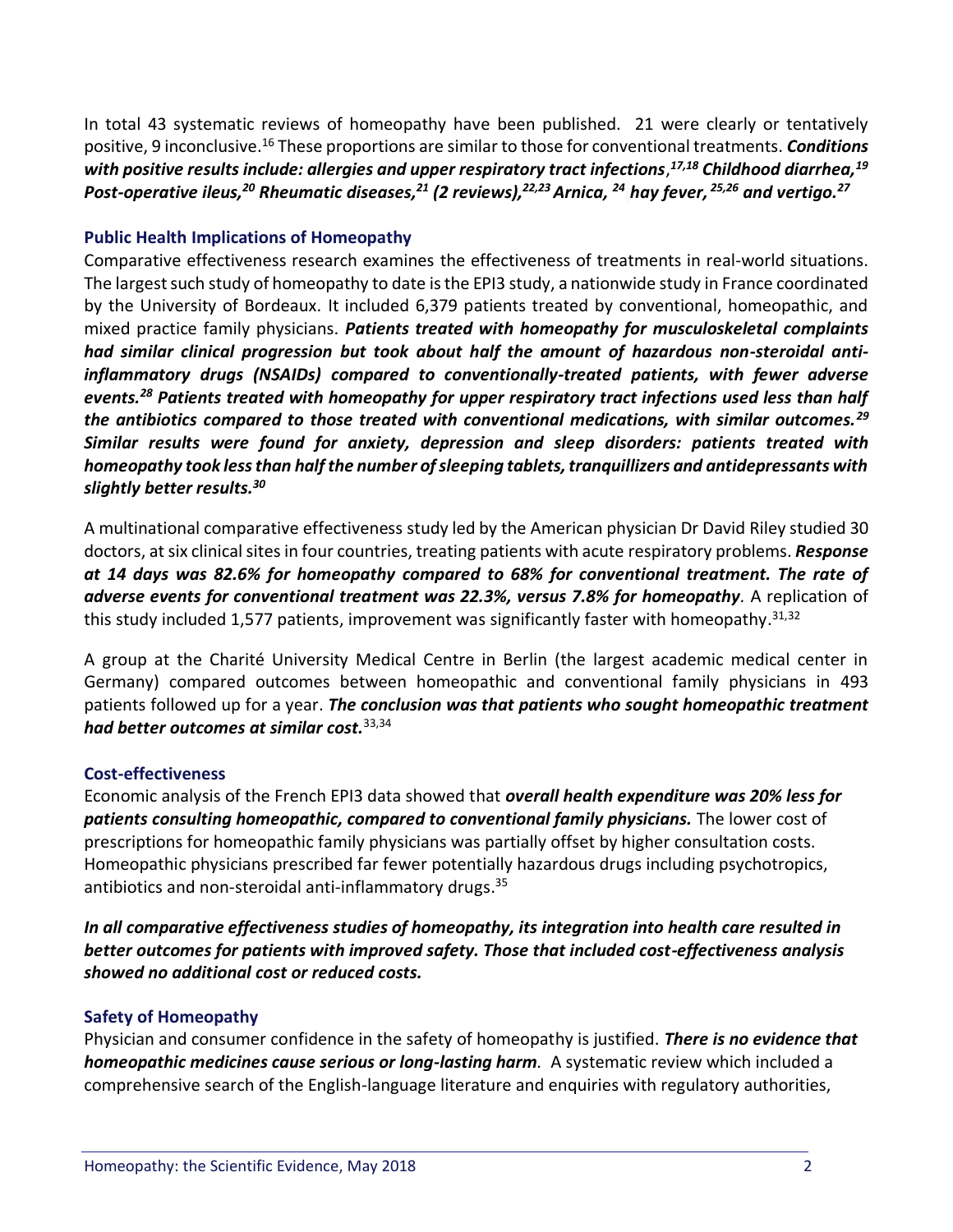including FDA, concluded: "Homeopathic medicines may provoke adverse effects, but these are generally mild and transient."<sup>36</sup>

#### **Basic Research: Biological Models**

There is a substantial body of research in homeopathy using animal models, human cells, plants, and other organisms. **The HomBRex database** <https://www.carstens-stiftung.de/databases> **contained details of 2,361 basic research experiments in December 2017.** Of these experiments 89% reported at least one positive result. **A review of biochemical, immunological, botanical, cell biological and zoological experiments on homeopathic dilutions found 98 replicated experiments with over 70% of replications positive.**<sup>2</sup>

Arnica montana is one of the most used homeopathic medicines, for injuries and trauma. **A review of the clinical evidence, suggests it is effective post-surgery<sup>37</sup> while its mechanism of action has recently been demonstrated by advanced genomic methods. 38**

## **Basic Research: Physical and Chemical Methods**

Homeopathic medicines are made from substances serially diluted and vigorously agitated. The details of the substances and production methods are specified in the FDA-recognized US Homeopathic Pharmacopoeia. **Twelve independent research labs have reported that homeopathic medicines contain nanostructures, including source material, silica nanoparticles and gas.39,40,41,42** This suggests that homeopathic medicines act by modulating the allostatic stress response network (allostasis is the process of restoring a stable internal environment). 43,44 **Several physical and physico-chemical methods demonstrate that homeopathic dilutions have specific structural properties in dilutions beyond the Avogadro limit.** These include low temperature thermoluminescence 45,46 T1/T2 Nuclear Magnetic Resonance Relaxation time<sup>47,</sup> conductivity<sup>48,</sup> the electrical properties of polymer films<sup>49</sup>. This work has recently been systematically reviewed.<sup>50</sup>

## **Conclusion**

Sceptics claim that there is no scientific evidence for homeopathy. This is untrue. Although, according to current scientific understanding, it is implausible that the very high dilutions used in homeopathy have effects which are not placebo, there is abundant evidence that they do. Several physical and physicochemical methods demonstrate that homeopathic dilutions have specific structural properties. Homeopathy is geographically widespread and increasing in popularity. Research showsit to be safe and effective for a range of conditions. Integrating homeopathy is associated with benefits including improved outcomes, less use of drugs including antibiotics, and economic benefits.

## **Author**

## **Dr Peter Fisher FRCP, FFHom**

Director of Research and Consultant Physician at the Royal London Hospital for Integrated Medicine (RLHIM), part of University College London Hospitals NHS Foundation Trust, one of the largest academic medical centers in the UK, and Europe's largest public sector center for integrated medicine. Fellow of the Royal College of Physicians, accredited in homeopathy and rheumatology. Member of the World Health Organization's Expert Advisory Panel on Traditional and Complementary Medicine, involved in drafting its Traditional and Complementary Medicine Strategy 2014-2023. Editor-in-Chief of the international medical journal 'Homeopathy' and Physician to HM The Queen.